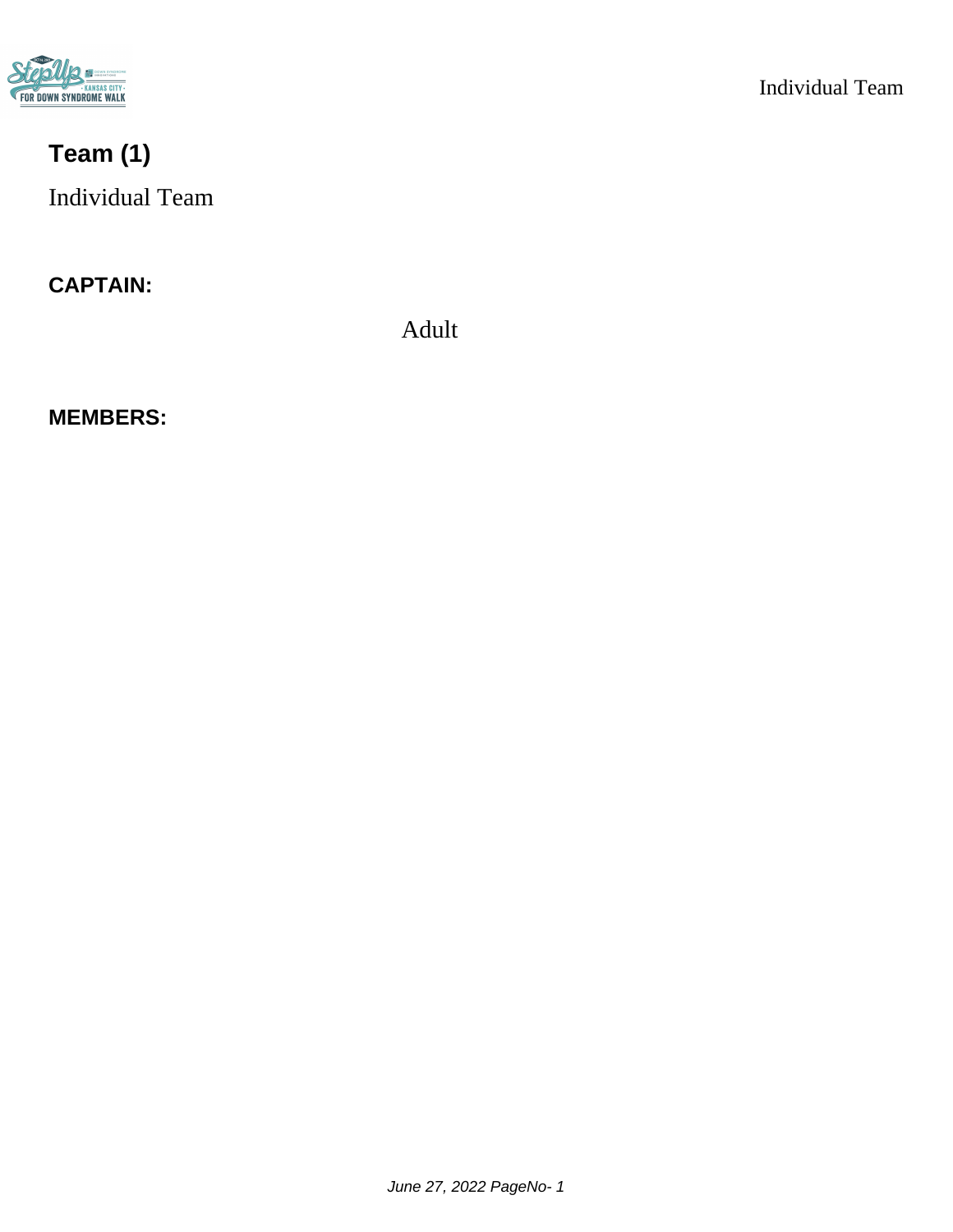

| $\overline{0}$   |
|------------------|
| $\overline{0}$   |
| $\boldsymbol{0}$ |
| $\boldsymbol{0}$ |
| $\overline{0}$   |
|                  |
|                  |
|                  |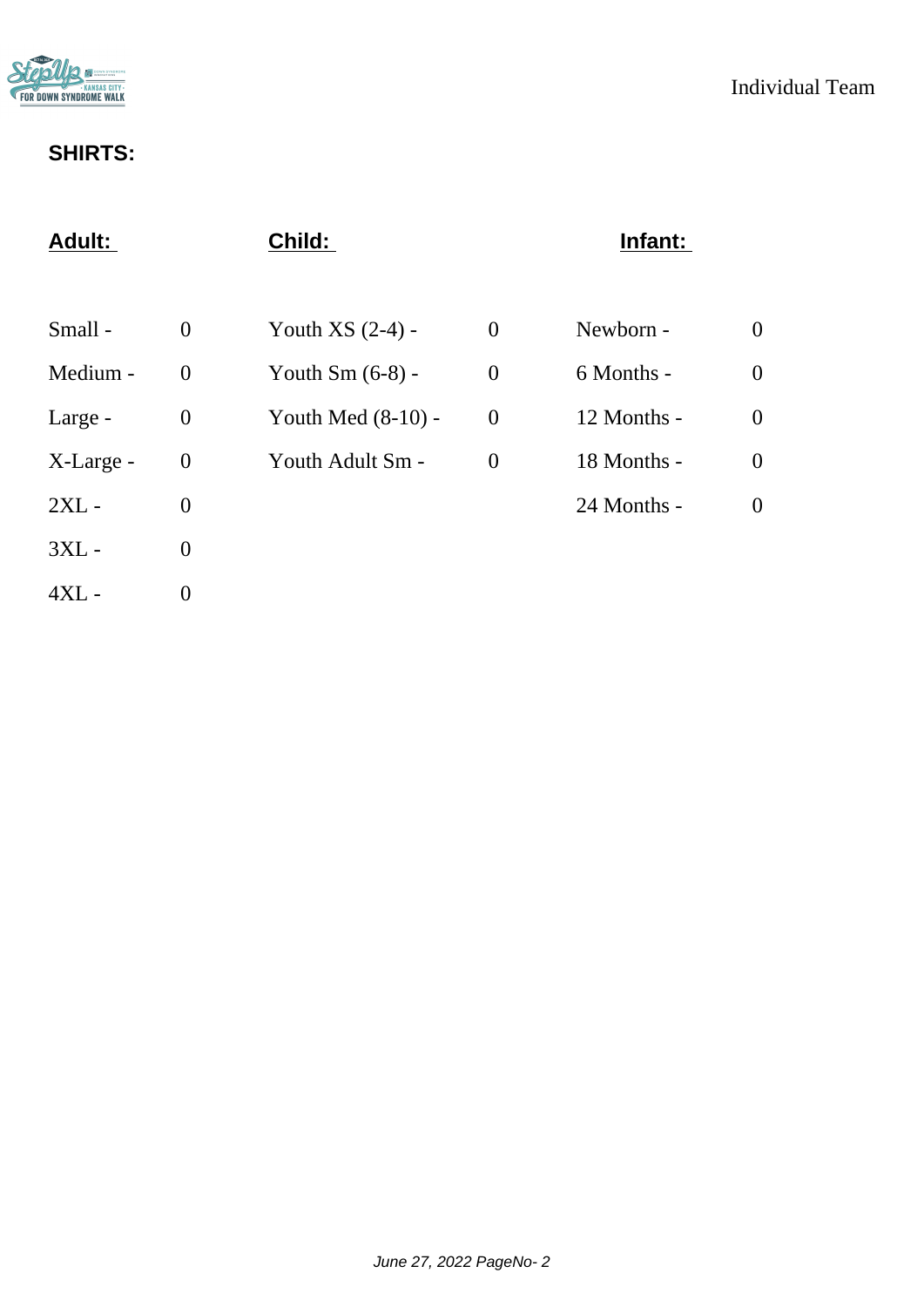

# **Team (2)**

Kris Kares

### **CAPTAIN:**

Sara Saad Adult adult adult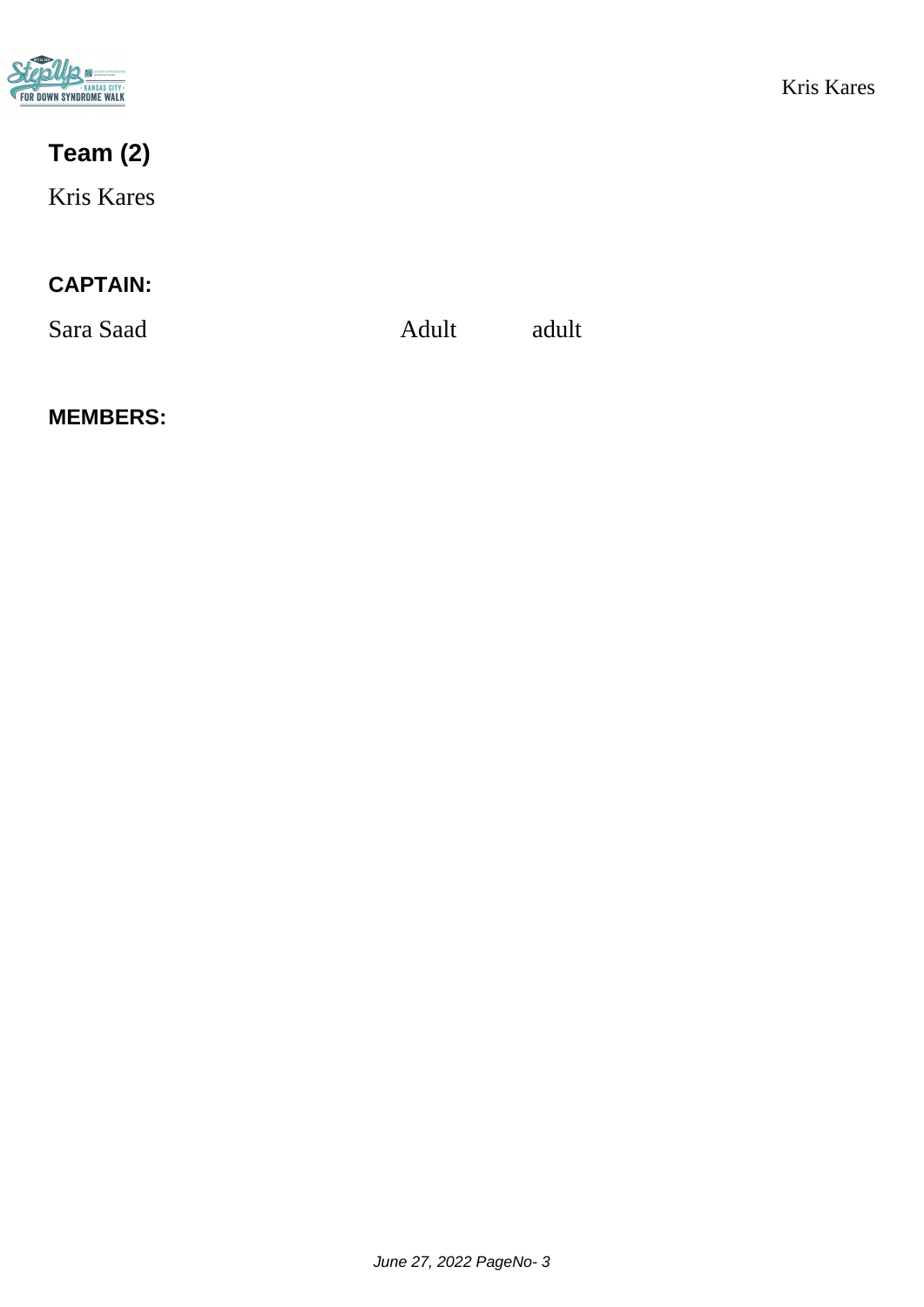

| <b>Adult:</b> |                  | Child:               |                | Infant:     |                  |
|---------------|------------------|----------------------|----------------|-------------|------------------|
|               |                  |                      |                |             |                  |
| Small -       | $\overline{0}$   | Youth $XS(2-4)$ -    | $\theta$       | Newborn -   | $\boldsymbol{0}$ |
| Medium -      | $\overline{0}$   | Youth $Sm(6-8)$ -    | $\overline{0}$ | 6 Months -  | $\overline{0}$   |
| Large -       | $\boldsymbol{0}$ | Youth Med $(8-10)$ - | $\overline{0}$ | 12 Months - | $\boldsymbol{0}$ |
| X-Large -     | $\boldsymbol{0}$ | Youth Adult Sm -     | $\overline{0}$ | 18 Months - | $\boldsymbol{0}$ |
| $2XL -$       | $\overline{0}$   |                      |                | 24 Months - | $\theta$         |
| $3XL -$       | $\overline{0}$   |                      |                |             |                  |
| $4XL -$       | $\overline{0}$   |                      |                |             |                  |
|               |                  |                      |                |             |                  |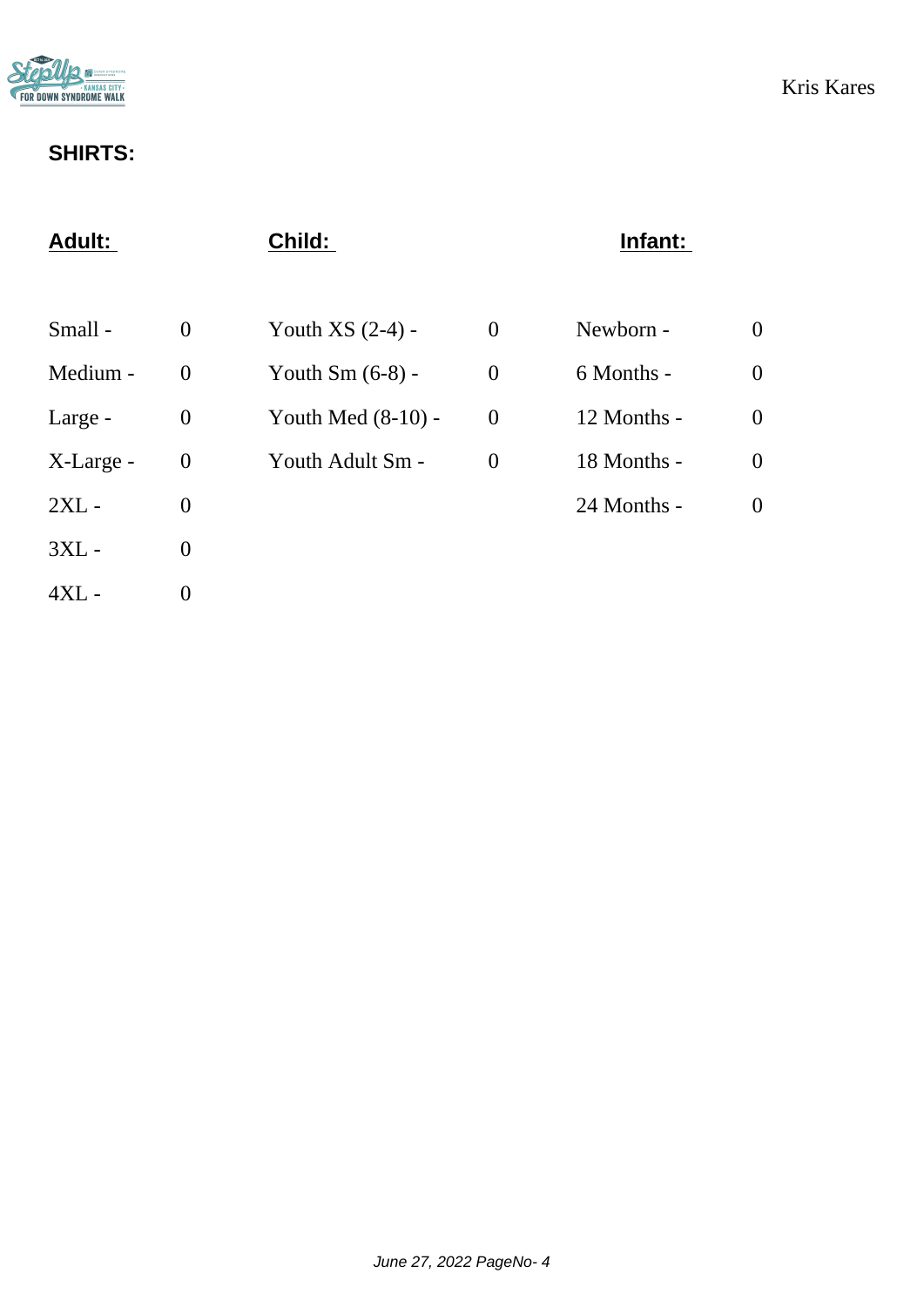

# **Team (3)**

Parker's Pack

### **CAPTAIN:**

Kathy Parker Adult adult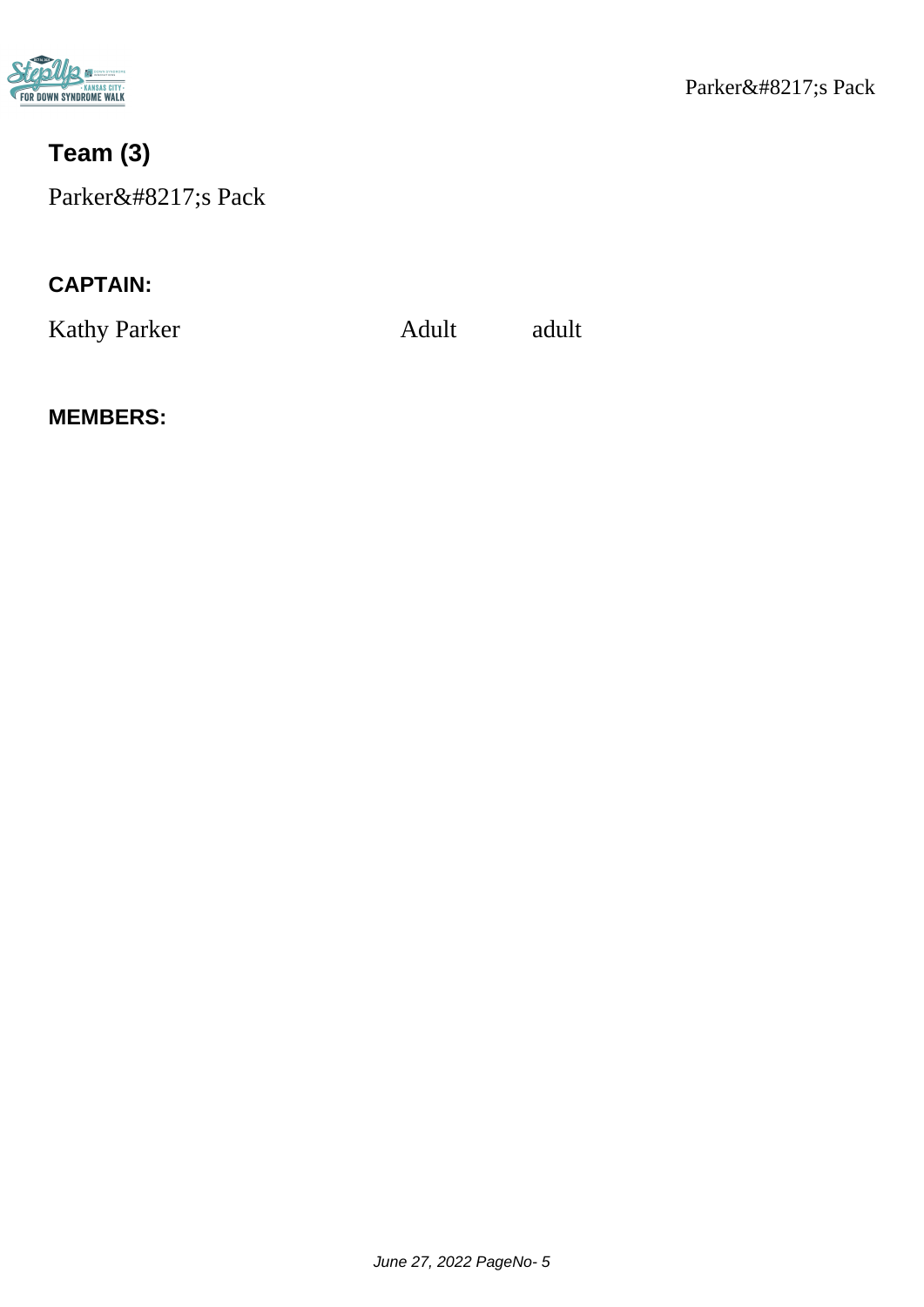

|                  | Child:               |                | Infant:     |                  |
|------------------|----------------------|----------------|-------------|------------------|
|                  |                      |                |             |                  |
| $\theta$         | Youth $XS(2-4)$ -    | $\overline{0}$ | Newborn -   | $\overline{0}$   |
| $\theta$         | Youth $Sm(6-8)$ -    | $\theta$       | 6 Months -  | $\overline{0}$   |
| $\boldsymbol{0}$ | Youth Med $(8-10)$ - | $\overline{0}$ | 12 Months - | $\boldsymbol{0}$ |
| $\boldsymbol{0}$ | Youth Adult Sm -     | $\theta$       | 18 Months - | $\boldsymbol{0}$ |
| $\theta$         |                      |                | 24 Months - | $\boldsymbol{0}$ |
| $\overline{0}$   |                      |                |             |                  |
| $\overline{0}$   |                      |                |             |                  |
|                  |                      |                |             |                  |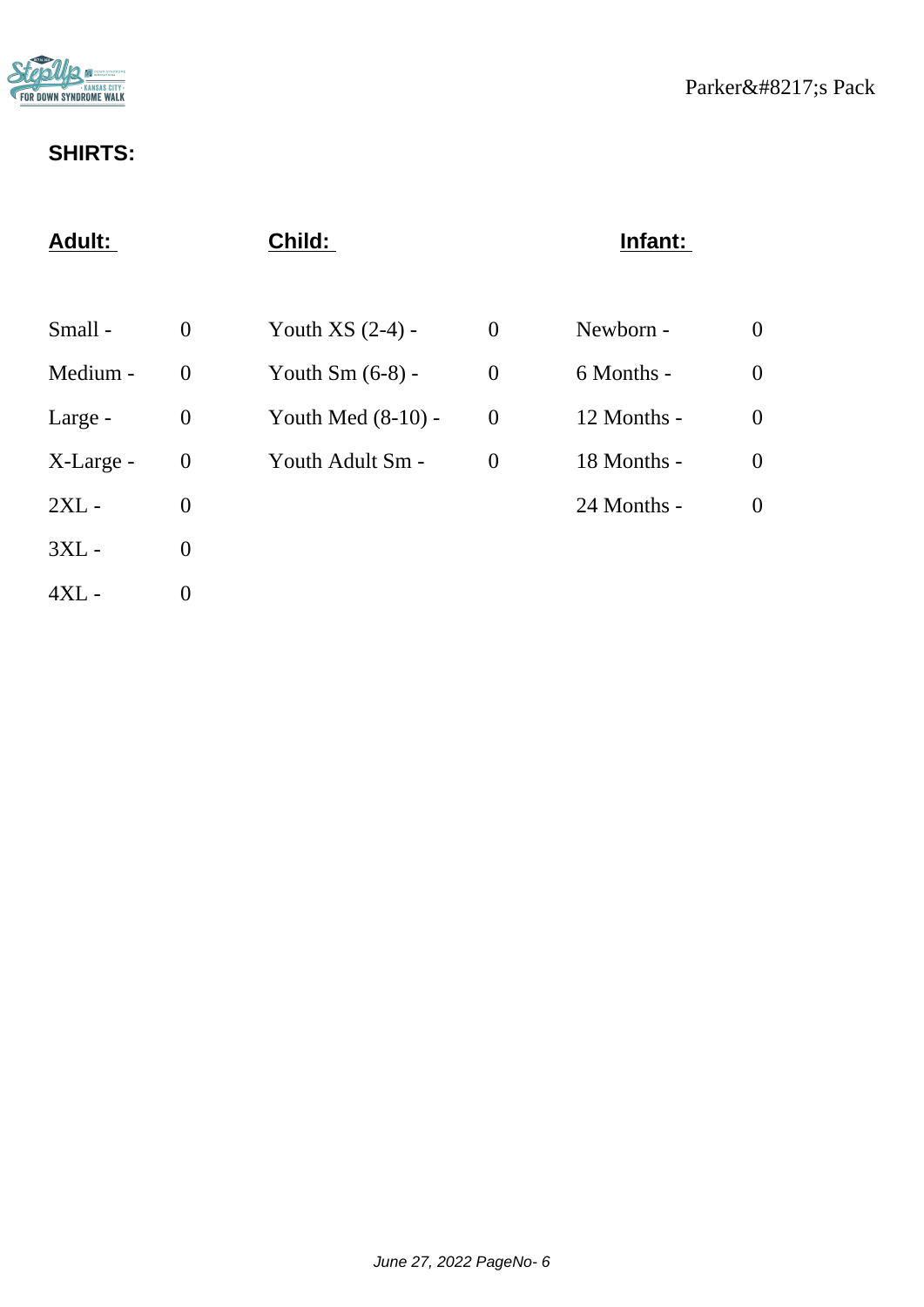

# **Team (4)**

Step By Step

### **CAPTAIN:**

Sarah Watterson Adult adult

#### **MEMBERS:**

Kris Watterson adult Adult Large Randall Christenson adult Adult XL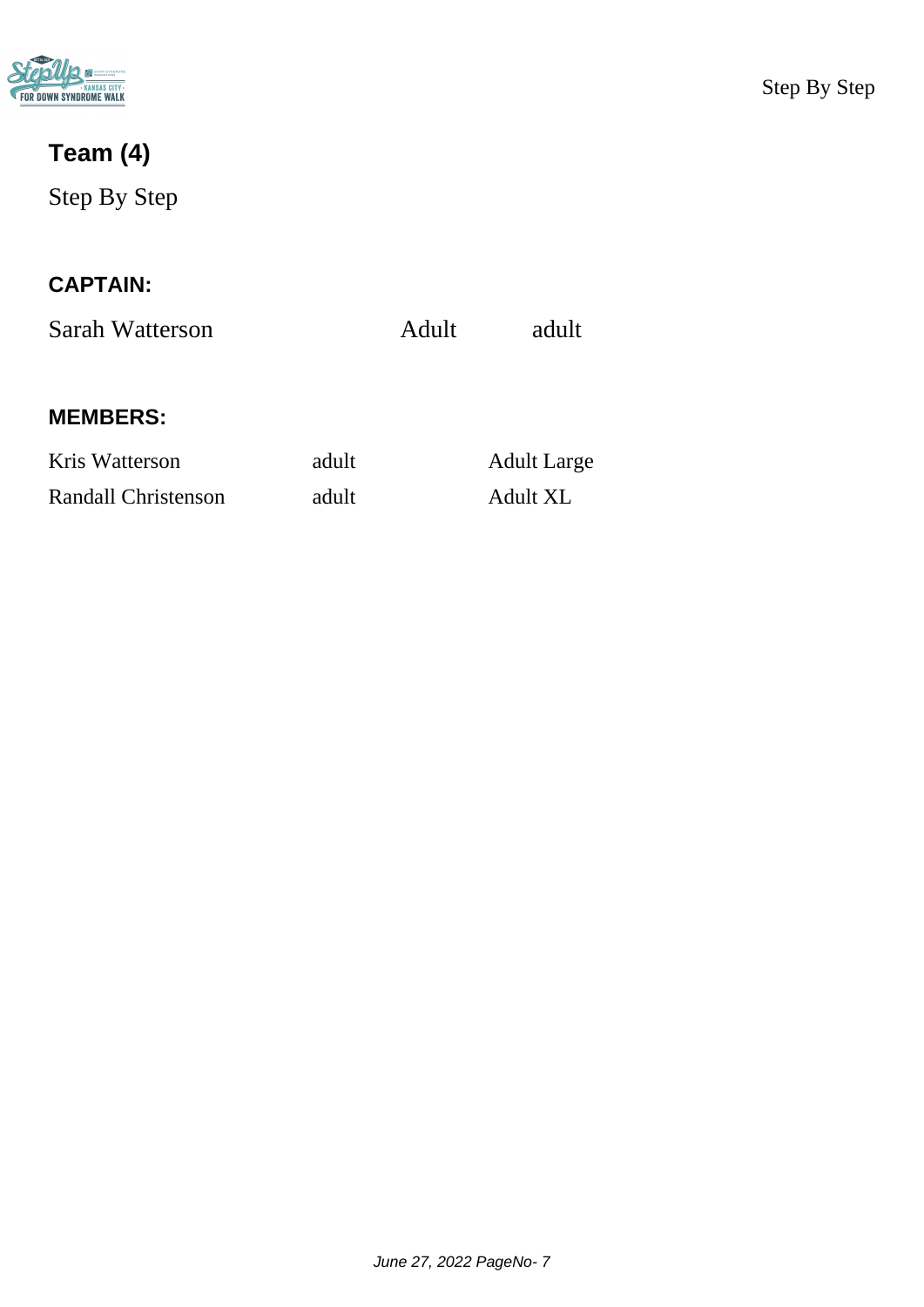

| <b>Adult:</b> |                  | Child:               |                | Infant:     |                  |
|---------------|------------------|----------------------|----------------|-------------|------------------|
|               |                  |                      |                |             |                  |
| Small -       | $\theta$         | Youth $XS(2-4)$ -    | $\theta$       | Newborn -   | $\overline{0}$   |
| Medium -      | $\overline{0}$   | Youth $Sm(6-8)$ -    | $\overline{0}$ | 6 Months -  | $\overline{0}$   |
| Large -       | $\boldsymbol{0}$ | Youth Med $(8-10)$ - | $\overline{0}$ | 12 Months - | $\overline{0}$   |
| X-Large -     | $\boldsymbol{0}$ | Youth Adult Sm -     | $\overline{0}$ | 18 Months - | $\boldsymbol{0}$ |
| $2XL -$       | $\overline{0}$   |                      |                | 24 Months - | $\overline{0}$   |
| $3XL -$       | $\overline{0}$   |                      |                |             |                  |
| $4XL -$       | $\overline{0}$   |                      |                |             |                  |
|               |                  |                      |                |             |                  |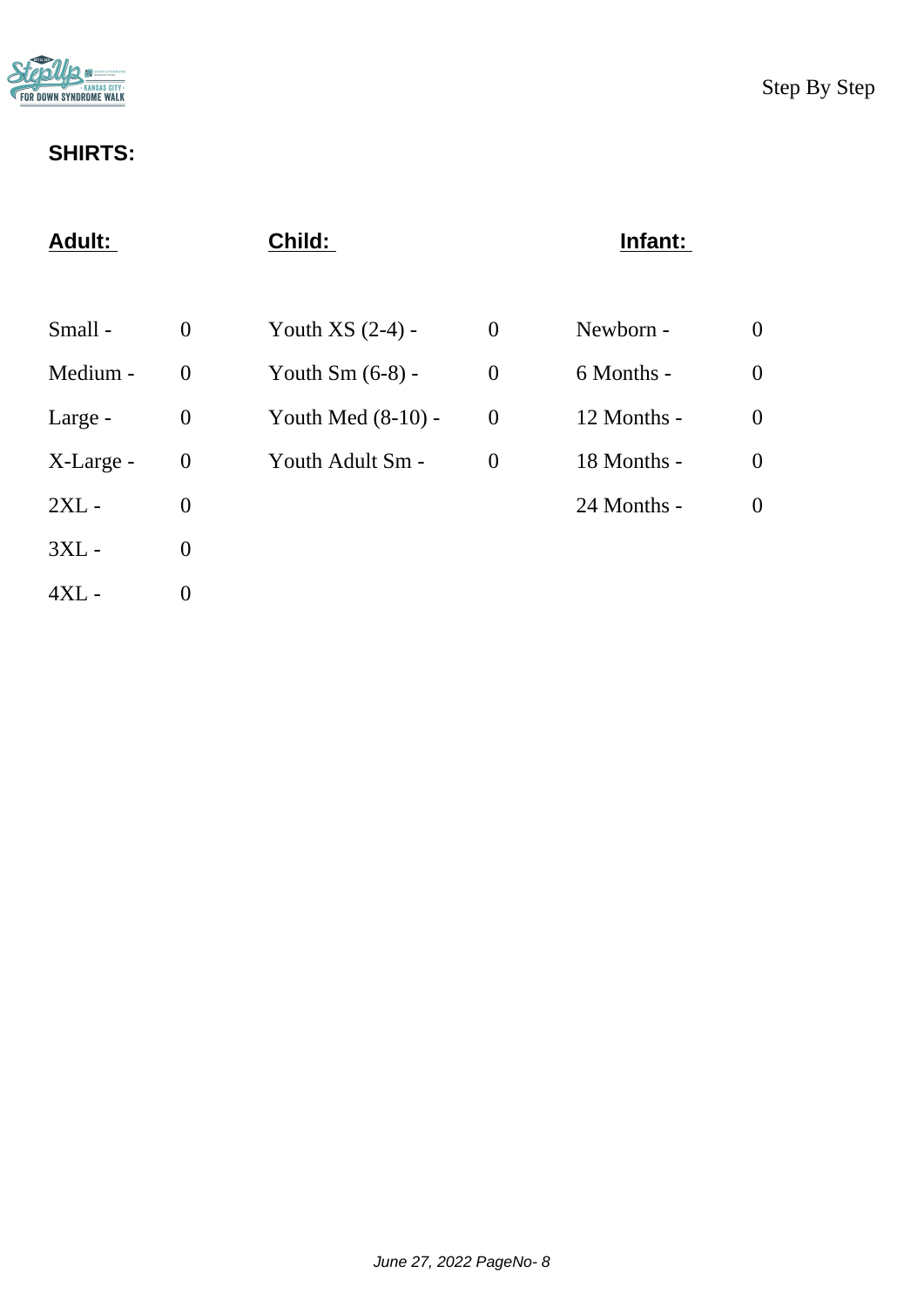

# **Team (5)**

### Team Eternity

### **CAPTAIN:**

Scott Kelly Adult adult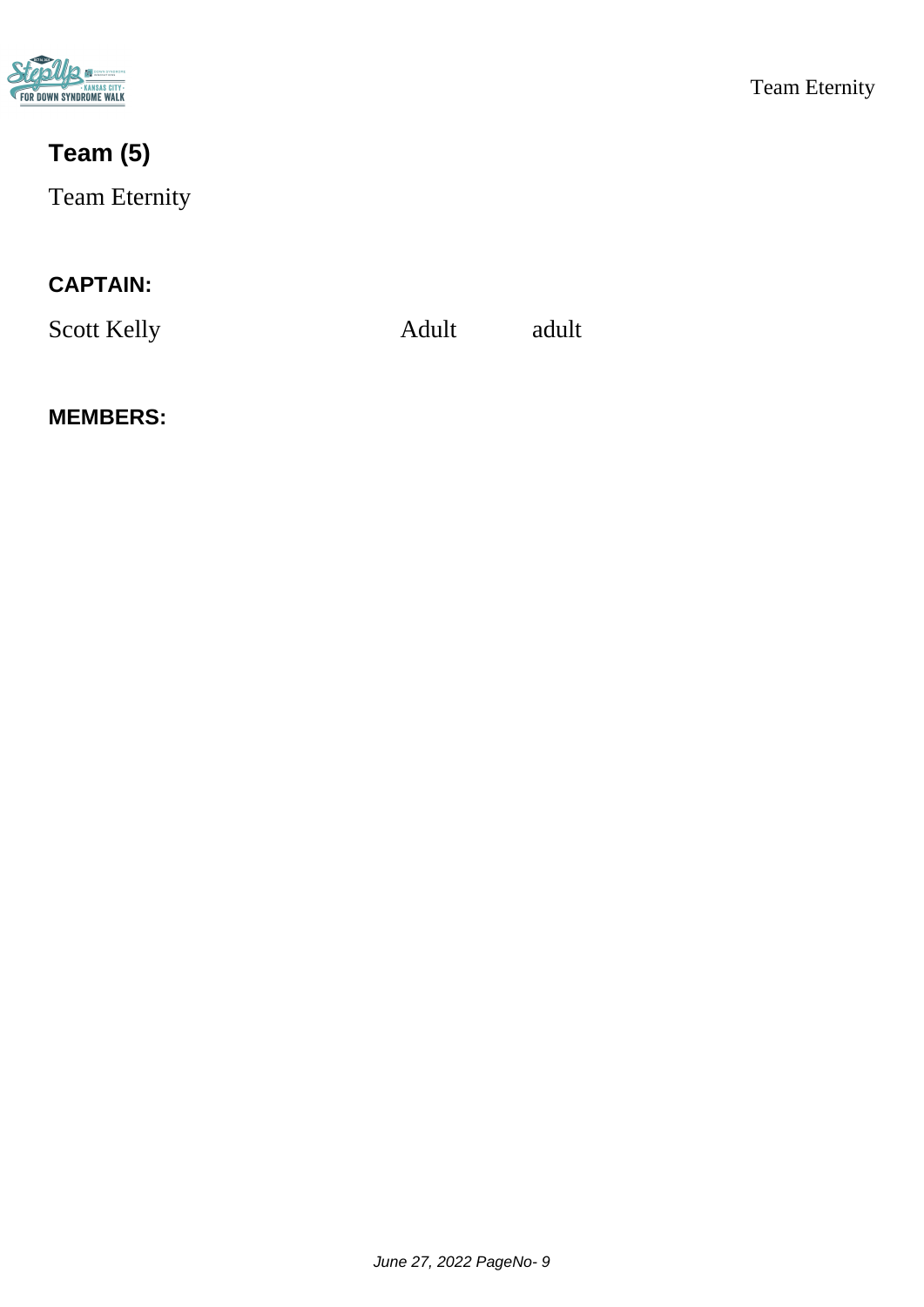

| <b>Adult:</b> |                  | Child:               |                  | Infant:     |                  |
|---------------|------------------|----------------------|------------------|-------------|------------------|
|               |                  |                      |                  |             |                  |
| Small -       | $\theta$         | Youth $XS(2-4)$ -    | $\boldsymbol{0}$ | Newborn -   | $\theta$         |
| Medium -      | $\overline{0}$   | Youth $Sm(6-8)$ -    | $\overline{0}$   | 6 Months -  | $\overline{0}$   |
| Large -       | $\boldsymbol{0}$ | Youth Med $(8-10)$ - | $\boldsymbol{0}$ | 12 Months - | $\boldsymbol{0}$ |
| X-Large -     | $\boldsymbol{0}$ | Youth Adult Sm -     | $\theta$         | 18 Months - | $\boldsymbol{0}$ |
| $2XL -$       | $\overline{0}$   |                      |                  | 24 Months - | $\overline{0}$   |
| $3XL -$       | $\overline{0}$   |                      |                  |             |                  |
| $4XL -$       | $\overline{0}$   |                      |                  |             |                  |
|               |                  |                      |                  |             |                  |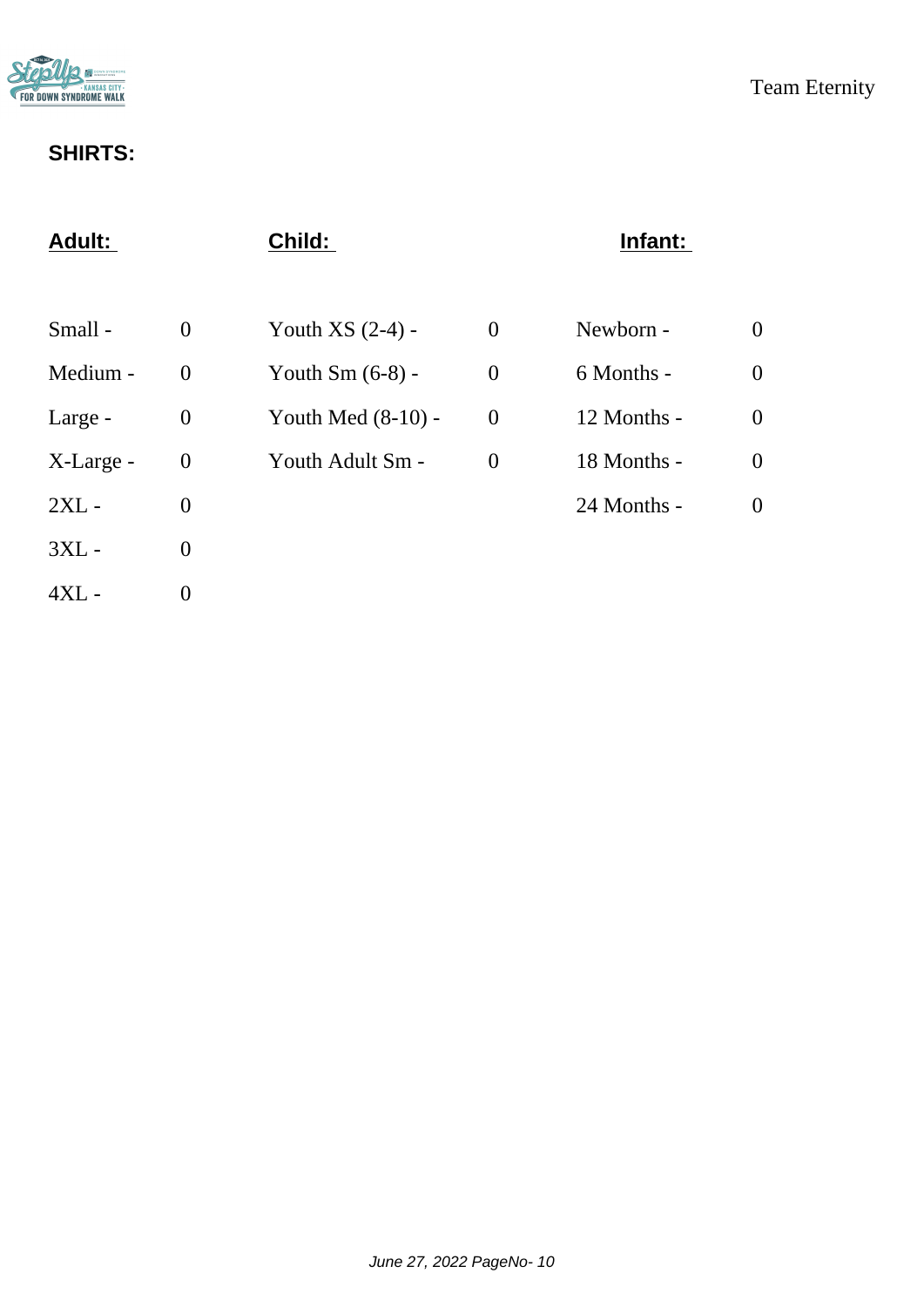

# **Team (6)**

The S Team

### **CAPTAIN:**

Jane Savidge Adult adult

#### **MEMBERS:**

Mike Savidge adult Adult XL Riichiro Suzuki adult adult Adult XL

Hudson Koch adult Adult Medium Keiko Suzuki adult Adult Medium Susan Suzuki adult Adult Large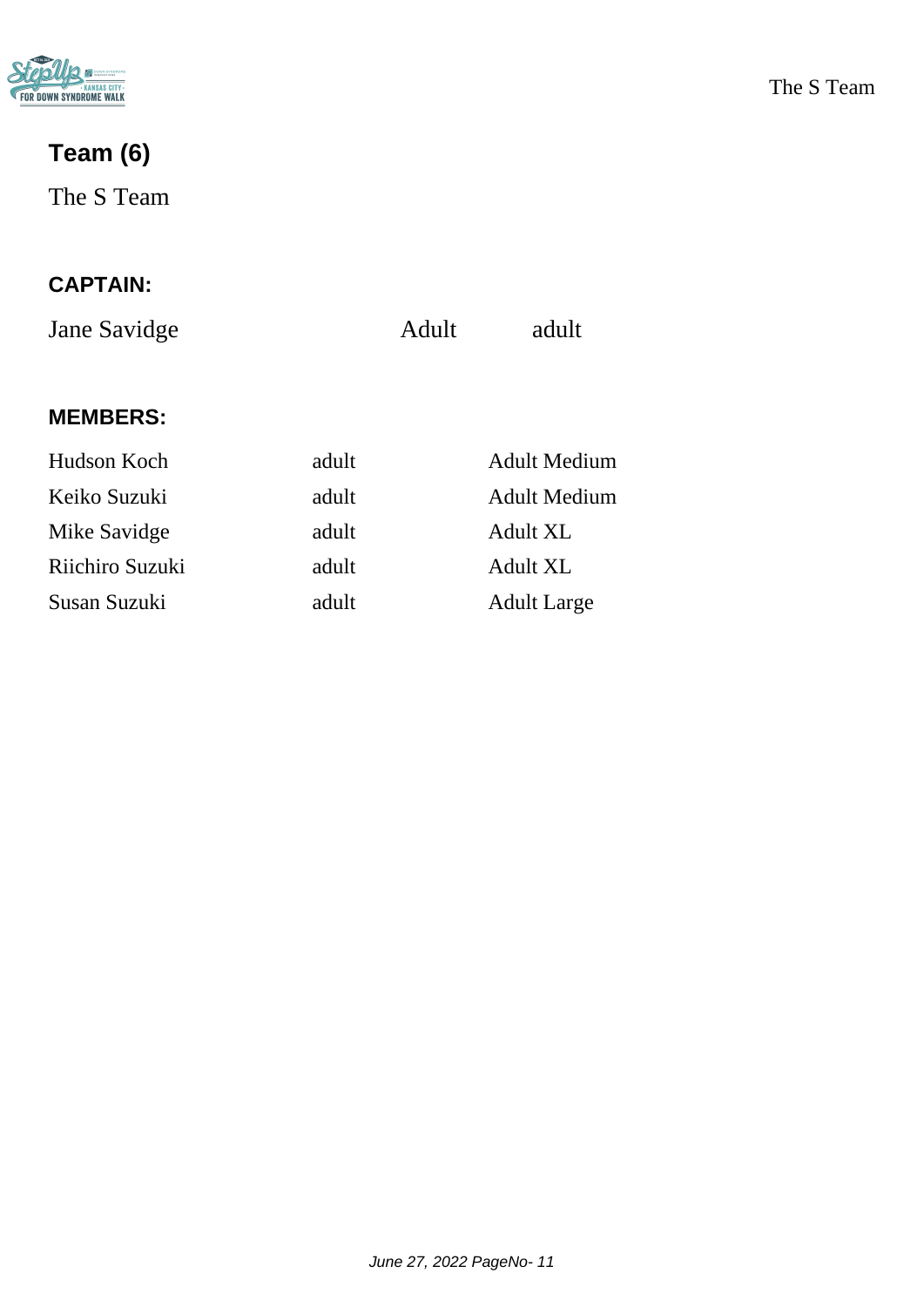

| <b>Adult:</b> |                  | Child:               |                | Infant:     |                  |
|---------------|------------------|----------------------|----------------|-------------|------------------|
|               |                  |                      |                |             |                  |
| Small -       | $\overline{0}$   | Youth $XS(2-4)$ -    | $\theta$       | Newborn -   | $\boldsymbol{0}$ |
| Medium -      | $\overline{0}$   | Youth $Sm(6-8)$ -    | $\overline{0}$ | 6 Months -  | $\overline{0}$   |
| Large -       | $\boldsymbol{0}$ | Youth Med $(8-10)$ - | $\overline{0}$ | 12 Months - | $\boldsymbol{0}$ |
| X-Large -     | $\boldsymbol{0}$ | Youth Adult Sm -     | $\overline{0}$ | 18 Months - | $\boldsymbol{0}$ |
| $2XL -$       | $\overline{0}$   |                      |                | 24 Months - | $\theta$         |
| $3XL -$       | $\overline{0}$   |                      |                |             |                  |
| $4XL -$       | $\overline{0}$   |                      |                |             |                  |
|               |                  |                      |                |             |                  |